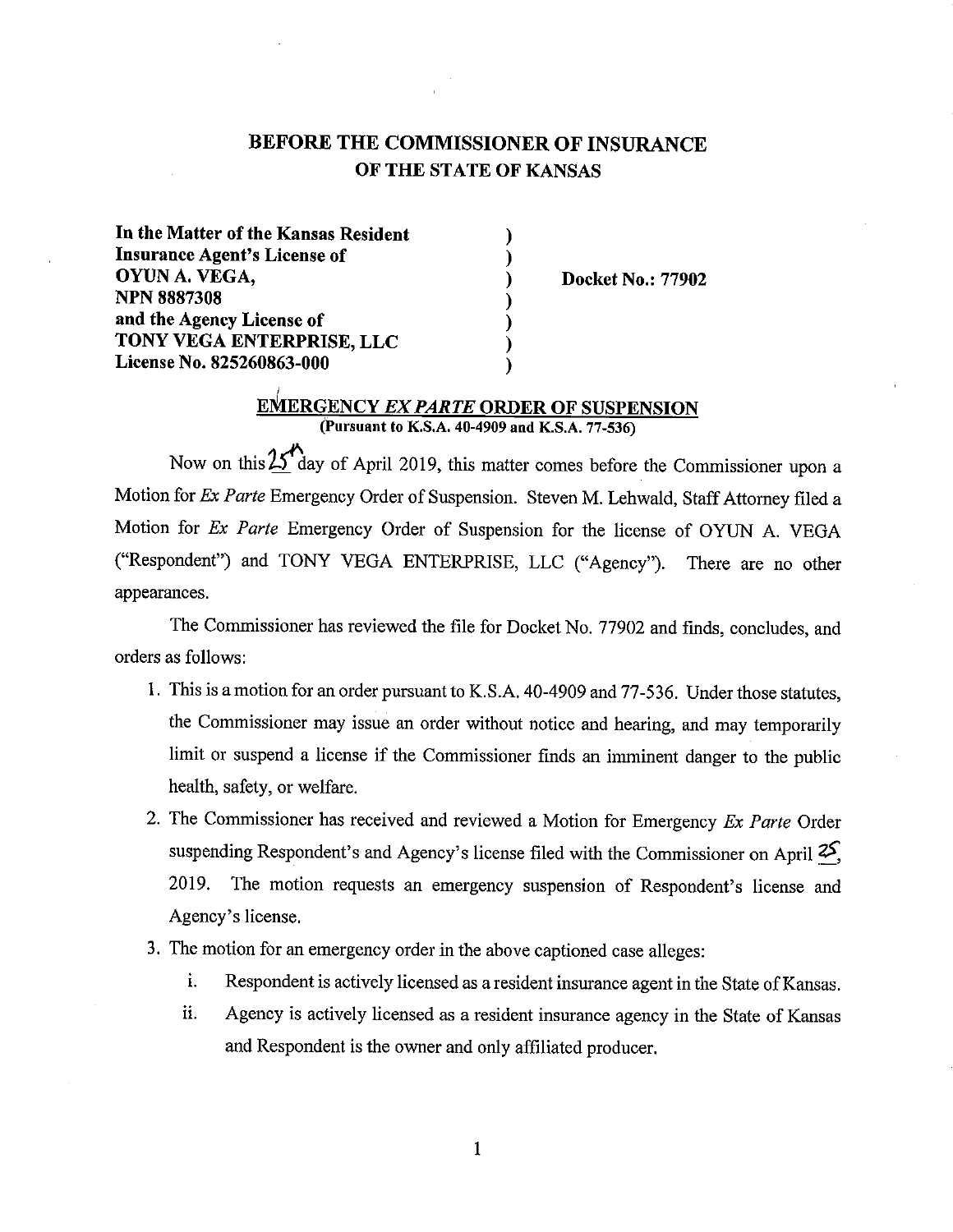- iii. The Kansas Insurance Department ("KID") issued a Summary Order dated April **25,** 2019, proposing to revoke Respondent's license as well as Agency's license (Docket #77902).
- 1v. The time period for Respondent and Agency to request a hearing has not yet expired.
- v. Respondent was arrested and has been charged with Unlawful Acts Concerning Computers, a felony, and two separate counts of misdemeanor theft (Ford County District Court Case No. 18CR800).
	- i. These charges largely result from Respondent's work as a tax preparer, where he was entrusted with property and documents.
- vi. Respondent engaged in fraudulent or dishonest practices in the conduct of business by lying about the amount of money they would receive on tax returns to keep money for himself, overcharging for tax preparation services, and modifying a client's tax return by providing false information to get her more money back without her consent.
- vii. Respondent was arrested and has also been charged with Battery on Law Enforcement Officer, a felony, two counts of Interference with Law Enforcement, misdemeanors, Possession of Marijuana, a misdemeanor, and Possession of Drug Paraphernalia, a misdemeanor (Ford County District Court Case No. 2018CR68).

## **Findings of Fact**

- 1. Respondent was licensed as a Kansas resident insurance agent on September 13, 2006, and remains licensed to date.
- 2. Respondent has a legal address of record of **Exercise 1.** Dodge City, KS
- 3. Agency was licensed as a Kansas resident agency on July 9, 2018, and remains licensed to date.
- 4. Agency has a legal address of 606 First Ave, Dodge City, KS 67801.
- 5. Respondent is the owner of Agency and the only affiliated producer.
- 6. At all times relevant to the allegations set forth in the Motion, Respondent has held a current and active insurance license.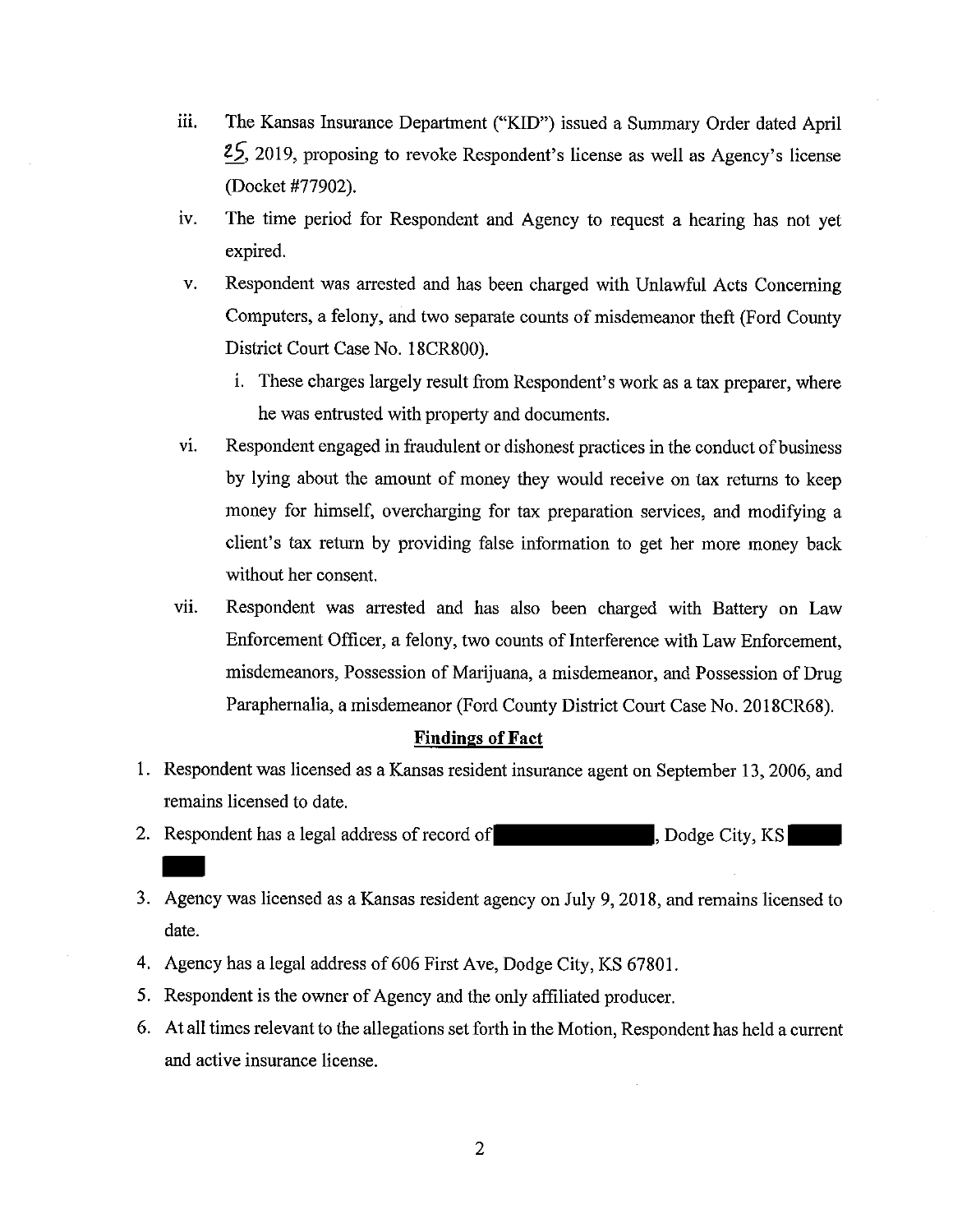- 7. Respondent's license and Agency's license are currently active, as the deadline in which to request a hearing on the Summary Order revoking the licenses has not passed.
- 8. The Commissioner finds that Respondent:
	- i. Used fraudulent, coercive, or dishonest practices, or demonstrated any incompetence, untrustworthiness or financial irresponsibility in the conduct of business in this state.
	- 11. Respondent's continued participation in the sale, solicitation, or negotiation of insurance in the state of Kansas would create an immediate danger to the public health, safety or welfare.

# **Conclusions of Law**

- 1. The Commissioner has jurisdiction over Respondent and Agency as well as the subject matter of this proceeding, and such proceeding is held in the public interest.
- 2. Pursuant to K.S.A. 77-536(a)(1), the Commissioner may use emergency proceedings to protect the public from an immediate danger to the public health, safety, or welfare.
- 3. Pursuant to K.S.A. 40-4909(a), the Commissioner may deny, suspend, revoke, or refuse renewal of any license issued if there is a violation of the Uniform Agent Licensing Act.
- 4. The Commissioner finds that Respondent violated:
	- a. K.S.A. 40-4909(a)(8), in that evidence demonstrates that Respondent used fraudulent, coercive, or dishonest practice, or demonstrated any incompetence, untrustworthiness or financial irresponsibility in the conduct of business in this state or elsewhere.
- 5. Respondent's continued participation in the sale, solicitation, or negotiation of insurance in the state of Kansas would create an immediate danger to the public health, safety or welfare and should be temporarily suspended pending the conclusion of the Summary Order proceeding in Docket No. 77902.
- 6. Given that Respondent is the owner and only affiliated producer for Agency, the Commissioner concludes that Agency's continued participation in the sale, solicitation, or negotiation of insurance in the state of Kansas would create an immediate danger to the public health, safety or welfare and should be temporarily suspended pending the conclusion of the Summary Order proceeding in Docket No. 77902.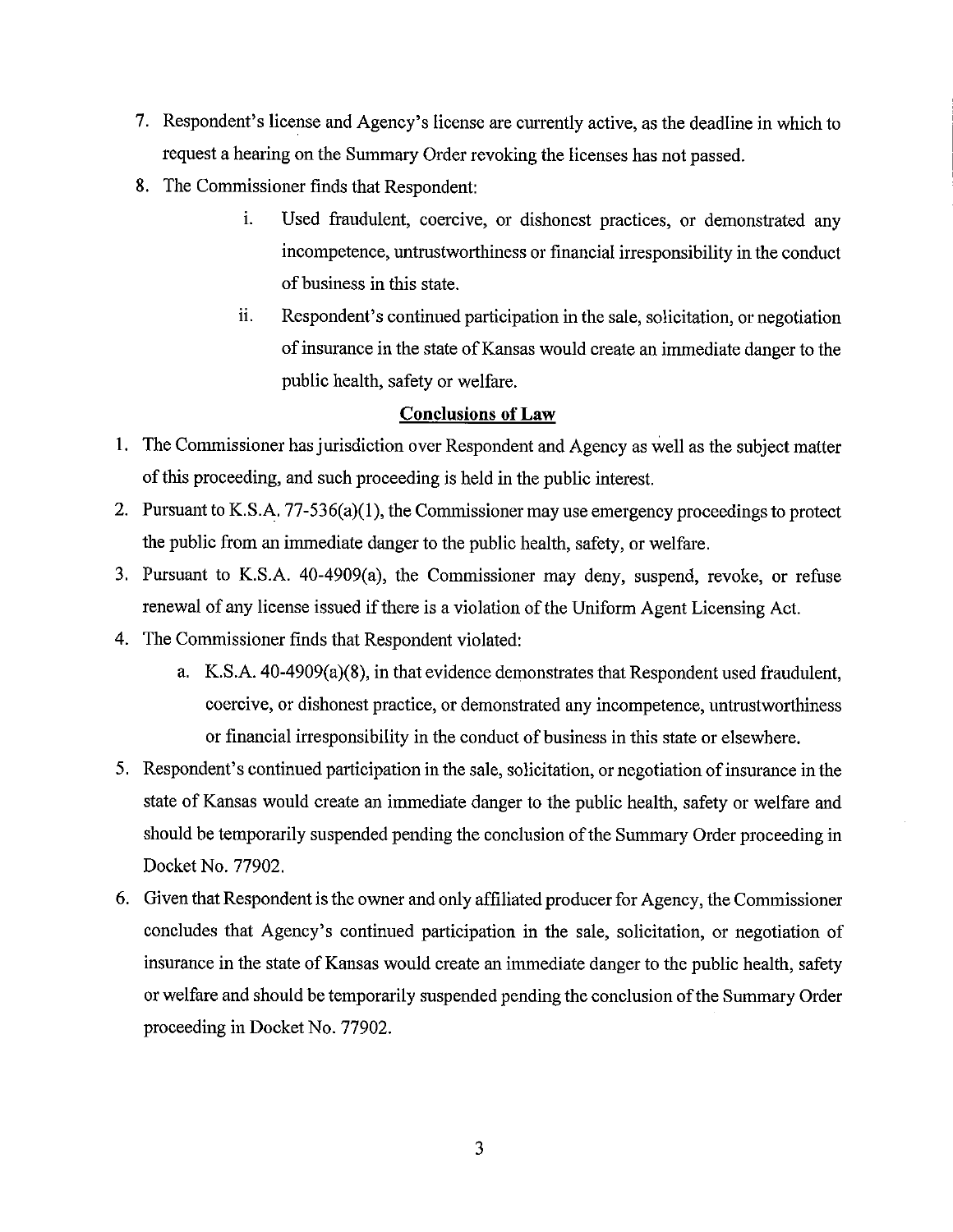#### **Policy Reasons**

- The Commissioner is charged with licensing, or continuing to license, persons or entities entitled to sell, solicit, or negotiate insurance in the state of Kansas, only if their conduct indicates they are both qualified and trustworthy.
- The evidence supporting the motion to suspend demonstrates Respondent has used fraudulent and dishonest conduct, misappropriated money, and shown general untrustworthiness in the conduct of business.
- Suspension of Respondent's license and Agency's license while the Summary Order is proceeding is appropriate to promote the security and integrity of the insurance business and protect insurance consumers until the outstanding issues are resolved.

#### **Applicable Law**

• K.S.A. §40-4909(a) provides, in relevant part:

"The commissioner may deny, suspend, revoke or refuse renewal of any license issued under this act if the commissioner finds that the applicant or license holder has:

(8) Used any fraudulent, coercive, or dishonest practice, or demonstrated any incompetence, untrustworthiness or financial irresponsibility in the conduct of business in this state or elsewhere." K.S.A. 40-4909(a)

• K.S.A. § 40-4909(b) provides, in relevant part:

"In addition, the commissioner may suspend, revoke or refuse renewal of any license issued under this act if the commissioner finds that the interests of the insurer or the insurable interests of the public are not properly served under such license." K.S.A. 40-4909(b)

• K.S.A. 77-536 provides, in relevant part:

"(a) A state agency may use emergency proceedings:

(1) In a situation involving an immediate danger to the public health, safety or welfare requiring immediate state agency action or

(2) as otherwise provided by law." K.S.A. 77-536(a)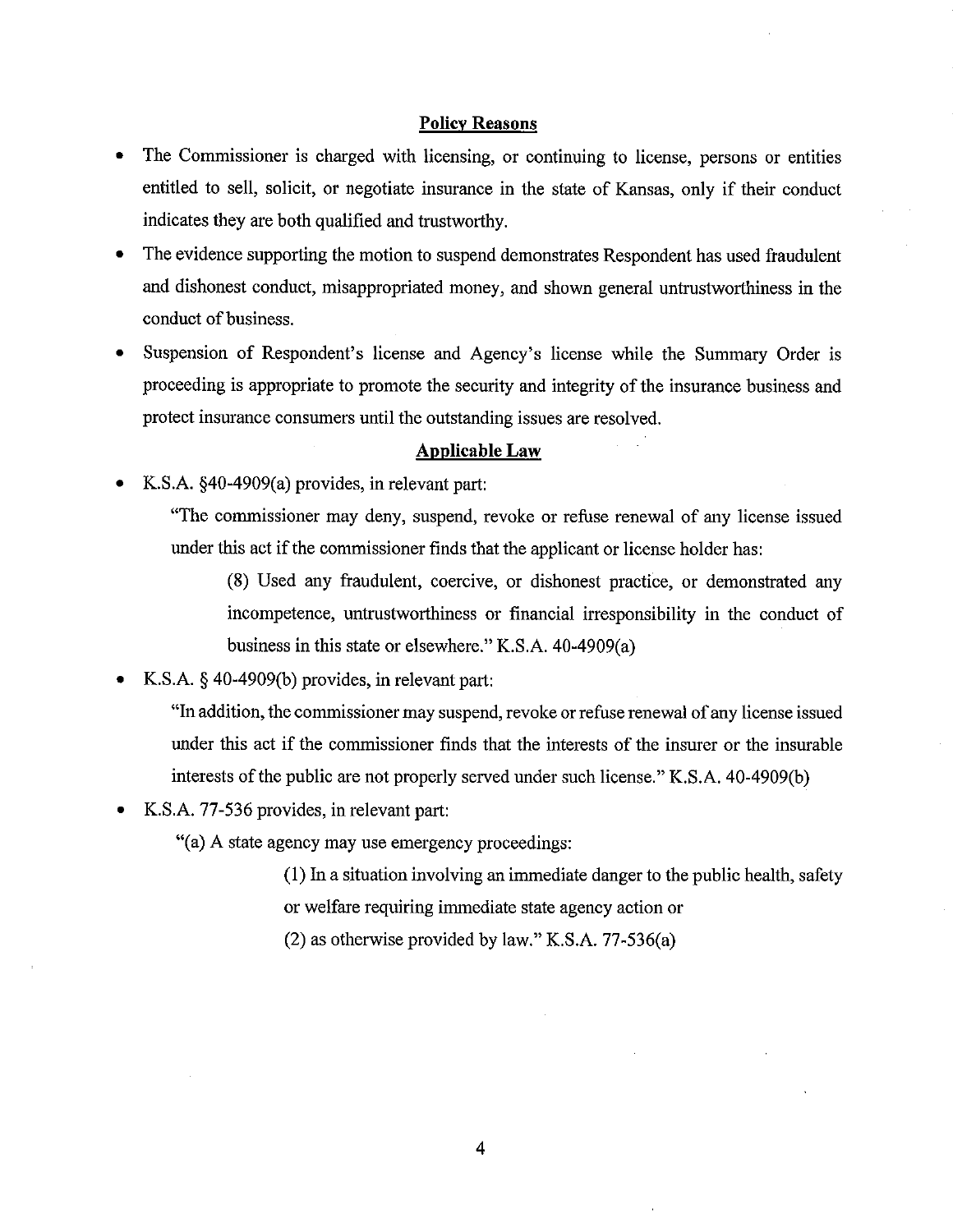**IT IS THEREFORE ORDERED BY THE COMMISSIONER OF INSURANCE** the Kansas resident insurance agent's license of **OYUN A. VEGA** is hereby temporarily **SUSPENDED, and OYUN A. VEGA** shall **CEASE** and **DESIST** from the sale, solicitation, or negotiation of insurance, and/or receiving compensation deriving from the sale, solicitation, or negotiation of insurance in Kansas or on Kansas risks through business conducted on and after the effective date of this order, until the conclusion of the Summary Order in Docket No. 77902. Additionally, the Kansas resident agency license of **TONY VEGA ENTERPRISE, LLC** is hereby temporarily **SUSPENDED, and TONY VEGA ENTERPRISE, LLC** shall **CEASE** and **DESIST** from the sale, solicitation, or negotiation of insurance, and/or receiving compensation deriving from the sale, solicitation, or negotiation of insurance in Kansas or on Kansas risks through business conducted on and after the effective date of this order; until the conclusion of the Summary Order in Docket No. 77902.

**PLEASE TAKE NOTICE** that a hearing on this matter will be scheduled as soon as practicable at the Kansas Insurance Department, 420 SW 9<sup>th</sup> Street, Topeka, Kansas 66612. The issue to be determined is whether the emergency order of suspension should remain in place, be modified, or terminated. A Notice of Hearing will be issued.

**PLEASE TAKE NOTICE** that this is an emergency order. An emergency order is effective when rendered. A party to an agency proceeding may seek judicial review of an emergency order by filing a petition in the District Court as authorized by K.S.A. 77-601, et seq.

**IT IS SO ORDERED THIS**  $\frac{\zeta^r}{2}$  **DAY OF**  $\frac{\Delta p_1}{r}$  **2019, IN THE CITY OF TOPEKA, COUNTY OF SHAWNEE, STATE OF KANSAS.** 



Vicki Schmidt Commissioner of Insurance

 $B\rlap/v$ : Justin L. McFarland General Counsel